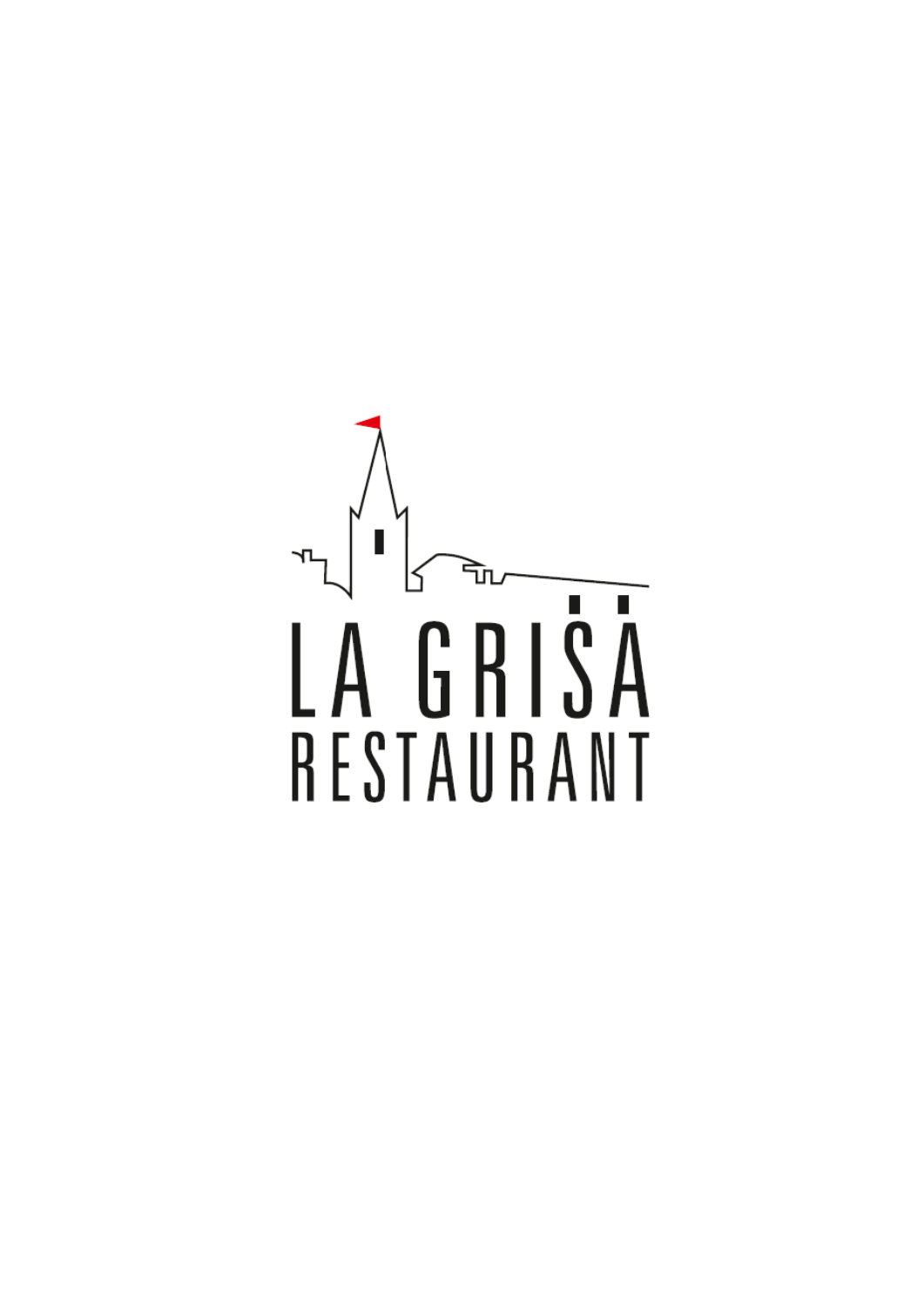Upravo se nalazite u našem gastro kutku, restoranu «La Grisa», nekadašnjoj oštariji «Alla Pace» (ili u prijevodu k Paceovim (obitelj Pace), čiji naslov u doslovnom prijevodu znači 'k miru'). Legenda kaže kako je to bilo jedno od najboljih mjesta u okolici. Baštinimo tu tradiciju i nadamo se ispuniti Vaša očekivanja biranim jelima, što autohtonim, što u dodatku istarskog štiha. Zadovoljstvo nam je ponuditi ekološki uzgojeno povrće i salate iz našeg vrta.

Nadamo se da ćete uživati u kušanju tradicionalnih istarskih sorti koje dobivamo iz vlastitog i lokalnog maslinika.

Dobro nam došli i dobar tek!

**°°°**

And here you are, in our personal gastronomic heaven; the restaurant «La Grisa». This was once «Osteria Alla Pace», the tavern «Alla Pace» (which in translation means «Tavern of family Pace». The literal translation of the Italian word «Pace» is actually «Peace»). The legend says that this was one of the best places around. We truly cherish this tradition, hoping to fulfill your expectations with well-selected dishes – whether autochthonous or simply Istrian styled. We are pleased to offer organically grown vegetables and salads from our garden.

We hope you will enjoy tasting traditional Istrian oil varieties that we get from our own and local olive groves.

Welcome and enjoy your meal!

**°°°**

Questo è il nostro angolo gastronomico, il ristorante dell'albergo «La Grisa». Una volta ben noto come «Trattoria Alla pace», la leggenda lo ricorda come uno dei posti migliori dove mangiare da queste parti dell'Istria. Una tradizione che ogni giorno cerchiamo di rivivere, offrendovi i migliori piatti della cucina istriana. Siamo lieti di offrirvi verdure e insalate coltivate biologicamente direttamente dal nostro orto. Speriamo che apprezzerete la degustazione delle tradizionali varietà istriane d'olio d'oliva che otteniamo sia dai nostri oliveti, sia da quelli locali.

Benvenuti e buon appetito!

Sie befinden sich gerade in unserer Gastroecke, im Restaurant «La Grisa», in ehemaligen Gasthaus «Alla Pace» (oder übersetzt: zur Familie Pace); wörtlich übersetzt bedeutet das «in Frieden». Die Legende besagt, dass dies einmal einer der besten Plätze in der ganzen Umgebung war. Wir folgen dieser Tradition und hoffen, ihre Erwartungen mit den gewählten Speisen zu erfüllen. Zu Einem bodenständig und zum Anderen als Zugabe einer typisch istrischen Art. Es macht uns Vergnügen, Ihnen Ekogemüse und Salaten aus eigenem Garten anzubieten.

**°°°**

Wir hoffen, dass es Ihnen das Kosten von traditionellen Olivenölen aus eigenem Auben und von lokal gezüchteten Bäumen viel Spaß machen wird.

Willkommen und guten Appetit!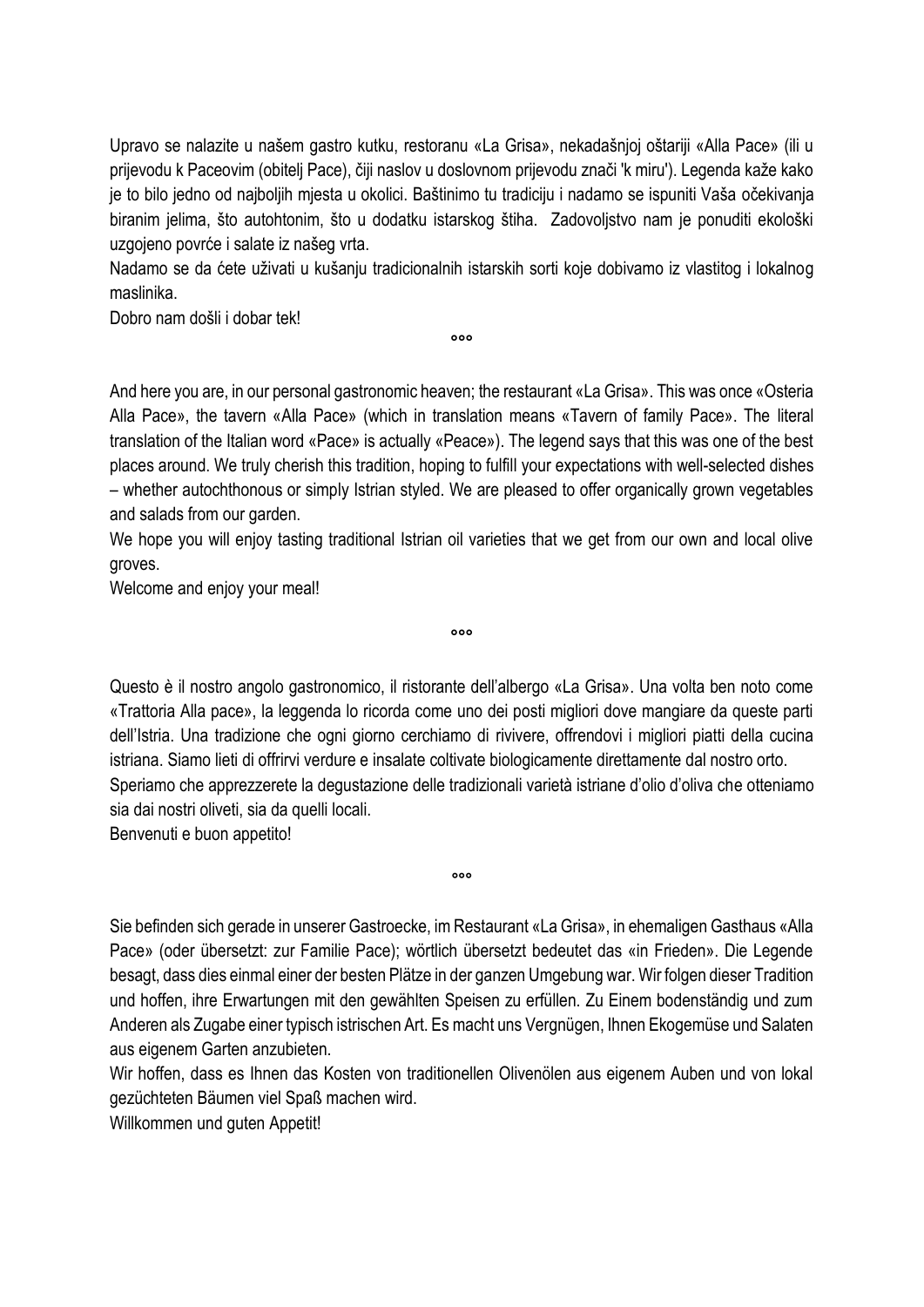## *Predjela*

## *Starters / Antipasti / Vorspeisen*

#### **CARPACCIO OD BOŠKARINA, CRNI TARTUF**

BOŠKARIN (istrian ox) CARPACCIO, BLACK TRUFFLE CARPACCIO DI BOŠKARIN, TARTUFO NERO BOŠKARIN (Istrischer Ochse) CARPACCIO, SCHWARZEN TRÜFFELN

 **120,00 KN**

#### **ČETIRI MALA JELA IZ MORA**

FOUR SMALL SEA APPETIZER QUATTRO PICCOLE DEGUSTAZIONI DI MARE VIER KLEINE FISCHGERICHTE

 **90,00 KN**

#### **CONFIT OD KADELA, MARINIRANI KOROMAČ, ''KAVIJAR OD BALSAMICA'', AGRUMI**

SMALL SHARK CONFIT, MARINATED FENNEL,"BALSAMIC VINEGAR CAVIAR", CITRUS FRUITS CONFIT DI SQUALO, FINOCCHI MARINATI, "CAVIALE DI ACETO BALSAMICO", AGRUMI HAIFISCH CONFIT, MARINIERTER FENCHEL, "BALSAMICO KAVIAR", ZITRUSFRÜCHTEN **80,00 KN**

#### **ŠPAGETI OD TIKVICA, MOUSSE OD KRAVLJE SKUTE, CRUMBLE, MARINIRANA RAJČICA**

ZUCCHINI NOODLES, COW'S CURD MOUSSE, CRUMBLE, MARINATED TOMATO SPAGHETTI DI ZUCCHINE, MOUSSE DI RICOTTA, CRUMBLE, POMODORO MARINATO ZUCCHININUDELN, KUHQUARKMOUSSE, CRUMBLE, MARINIERTE TOMATEN

**80,00 KN**

#### **CIKLA, GORGONZOLA, LJEŠNJAK, ULJE LJEŠNJAKA**

BEETROOT, GORGONZOLA, HAZELNUT, HAZELNUT OIL BARBABIETOLA, GORGONZOLA, NOCCIOLA, OLIO DI NOCCIOLA ROTE BETE, GORGONZOLA, HASELNUSS, HASELNUSSÖL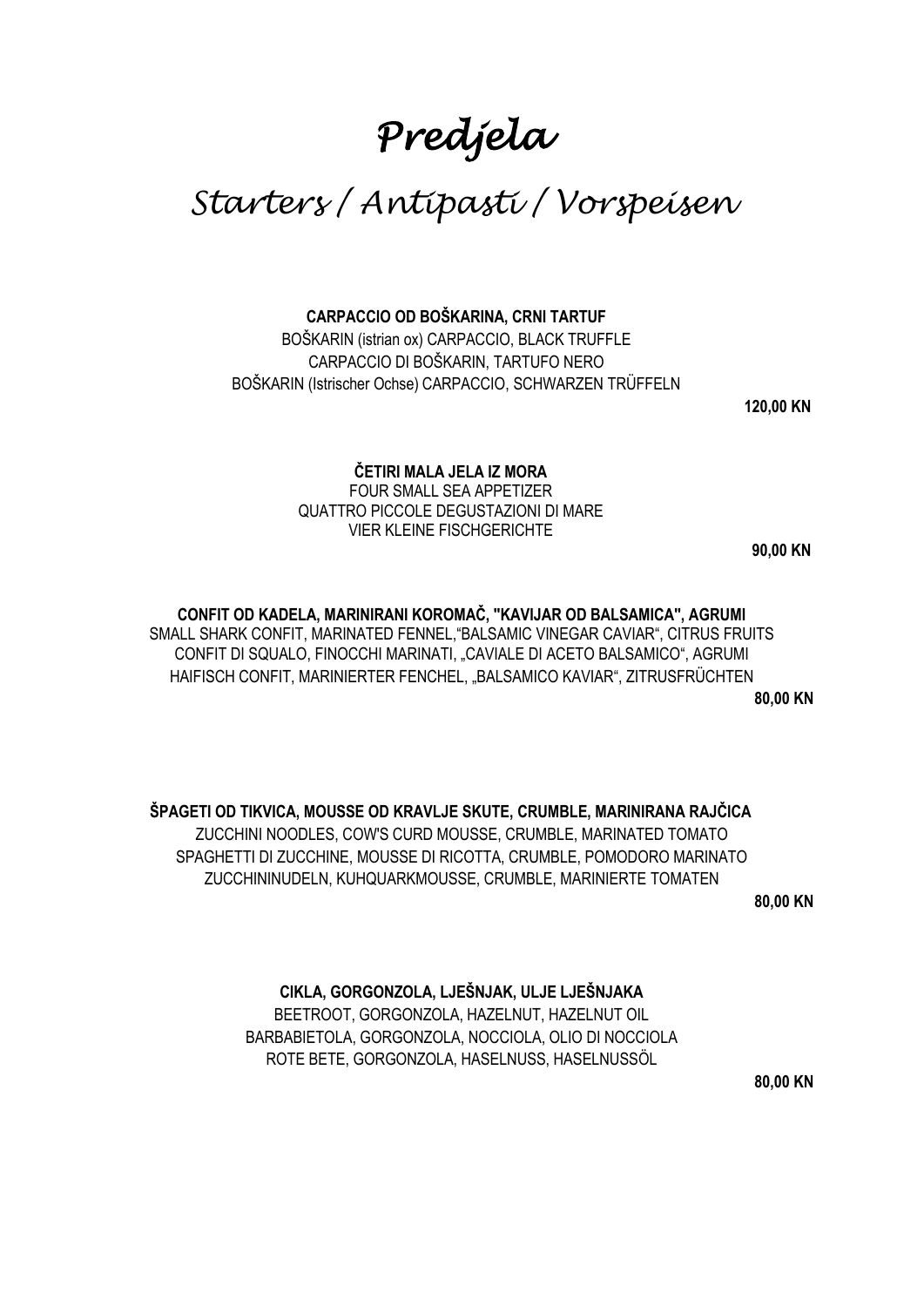## *Juhe*

### *Soups / Zuppe / Suppe*

#### **RIBLJA JUHA (riba, rakovi, ulje peršina)**

FISH SOUP (fish, crabs, parsley oil) ZUPPA DI PESCE (pesce, granchi, olio al prezzemolo) FISCHSUPPE (Fisch, Krabben, Petersilienöl)

**50,00 KN**

#### **HLADNA JUHA OD KRASTAVACA, JOGURTA I KOPRA**

COLD CUCUMBER, YOGHURT AND DILL SOUP ZUPPA FREDDA DI CETRIOLI, YOGURT E ANETE KALTE GURKEN, JOGHURT UND DILLSUPPE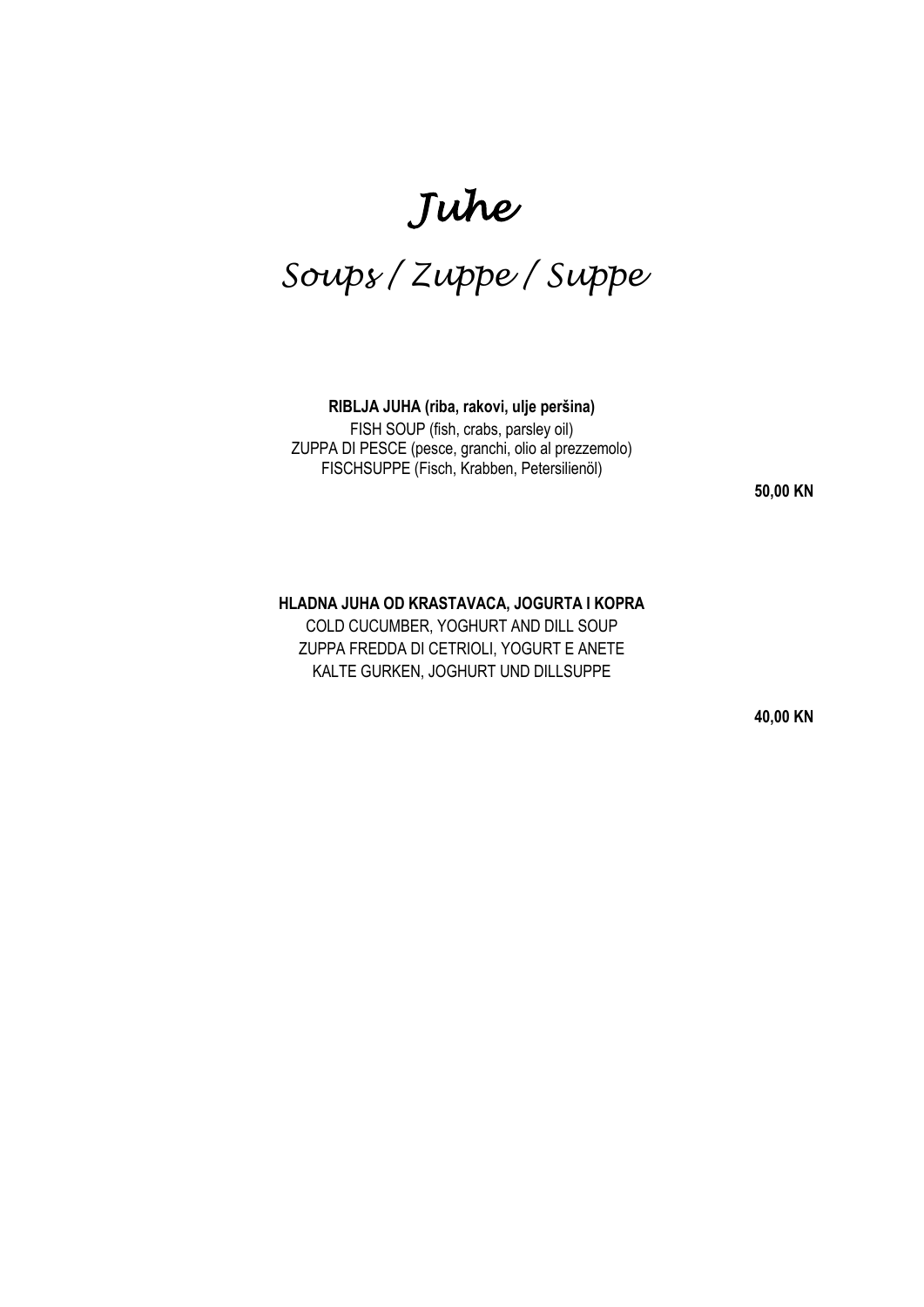# *Topla predjela Hot appetizers / Antipasti caldi / Heiße Vorspeisen*

#### **RAVIOLI (punjeni sirom), CRNI ISTARSKI TARTUF, CRUMBLE OD SIRA**

RAVIOLI (cheese filling) WITH BLACK ISTRIAN TRUFFLE,CHEESE CRUMBLE RAVIOLI (ripieni al formaggio),TARTUFO NERO ISTRIANO,CRUMBLE DI FORMAGGIO RAVIOLI (gefüllt mit Käse), SCHWARZE ISTRISCHE TRÜFFEL, KÄSESTREUSEL

**120,00 KN**

#### **PLJUKANCI S RAGUOM OD BOŠKARINA, CRUMBLE OD SIRA**

PLJUKANCI (homemade pasta), BOŠKARIN (istrian ox) RAGU, CHEESE CRUMBLE PLJUKANCI (pasta fatta in casa), RAGU DI BOŠKARIN (manzo d'Istria), CRUMBLE DI FORMAGGIO PLJUKANCI (hausgemachte Nudeln), BOŠKARIN (istrianischer Ochse) RAGU, KÄSESTREUSEL

**98,00 KN**

#### **RISOTTO S KOZICAMA, KAPESANTE**

SHRIMP RISOTTO, ST.JACOBS MUSSELS RISOTTO DI GAMBERI, CAPESANTE GARNELENRISOTTO, JAKOBSMUSCHELN

**140,00 KN**

#### **DAGNJE, LARDO, MLADI LUK, ČILI, LIMETA, MENTA**

MUSSELS, LARDO, SPRING ONIONS, CHILLI, LIME, MINT COZZE, LARDO, CIPOLLOTTO, PEPERONCINO, LIME, MENTA MUSCHELN, LARDO, FRÜHLINGSZWIEBELN, CHILLI, LIME, MINZE

**80,00 KN**

#### **GNUDI OD KRAVLJE SKUTE, DOMAĆA ŠALŠA, SIR "VELI JOŽE", BOSILJAK**

GNUDI WITH COW'S CURD, HOMEMADE TOMATO SAUCE, "VELI JOŽE" CHEESE, BASIL GNUDI CON RICOTTA, SALSA DI POMODORO FATTA IN CASA, FORMAGGIO "VELI JOŽE", BASILICO GNUDI MIT KUHQUARK, HAUSGEMACHT TOMATENSAUCE, KÄSE "VELI JOŽE", BASILIKUM **80,00 KN**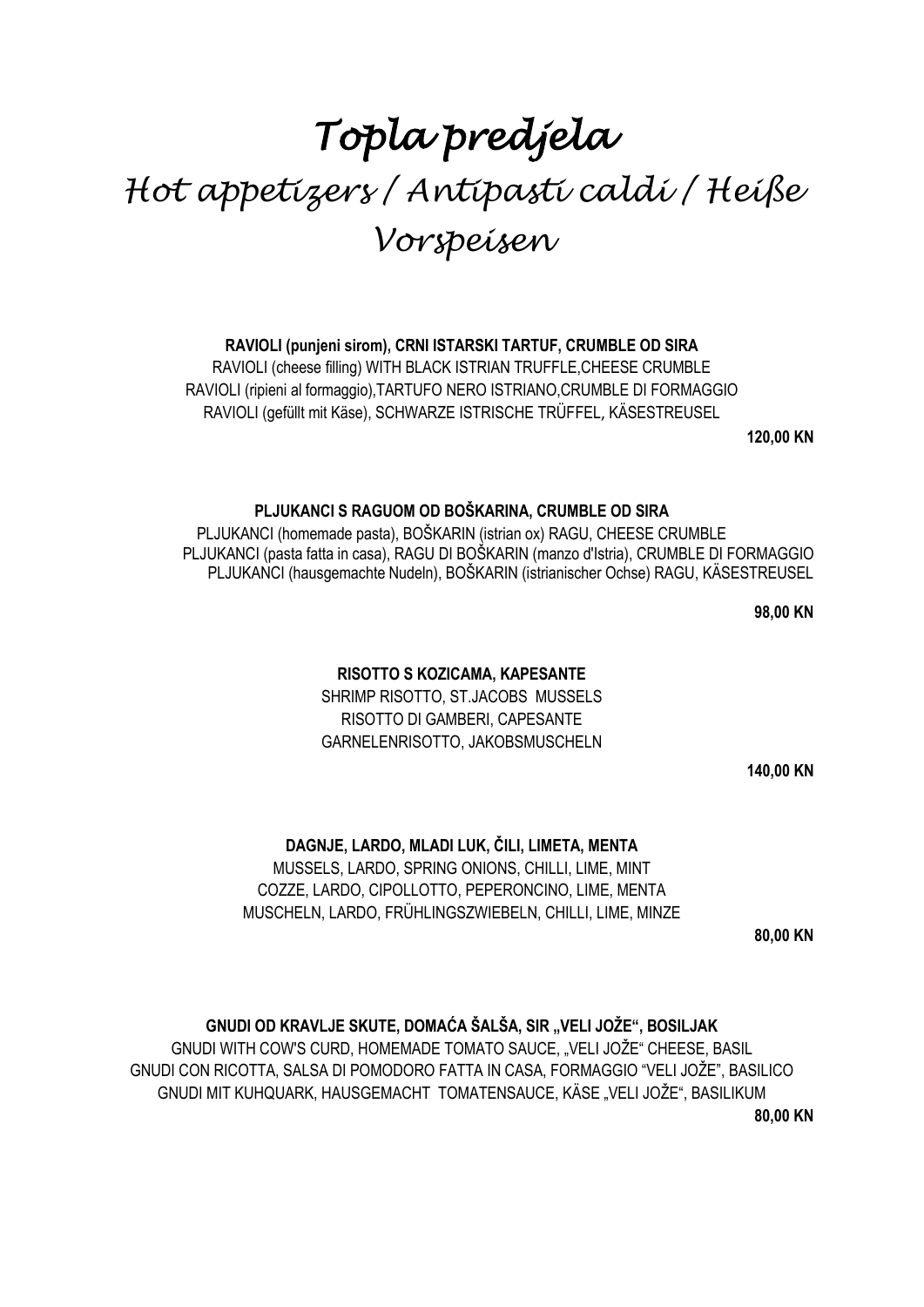# *Glavna jela Main courses / Portate principali / Hauptgerichte*

**REBRA OD BOŠKARINA, PALENTA SA GRILA, UKISELJENO POVRĆE**

BOŠKARIN RIBS, GRILLED POLENTA, PICKLED VEGETABLES COSTOLE DI BOŠKARIN, POLENTA GRIGLIATA, VERDURE SOTT'ACETO BOŠKARIN-RIPPCHEN, GEGRILLTE POLENTA, EINGELEGTES GEMÜSE

**160,00 KN**

#### **RAMSTEK (BLACK ANGUS IRSKA), FRIGANI MLADI KRUMPIR, PEČENA PANCETA**

RUMP STEAK (BLACK ANGUS IRELAND), FRIED POTATOES, BAKED BACON BISTECCA (BLACK ANGUS IRLANADA), PATATE FRITTE, PANCETTA RUMPSTEAK (BLACK ANGUS IRELAND), GEBRATENE KARTOFFELN, SPECK

**220,00 KN**

#### **KOTLET CRNE SLAVONSKE SVINJE, RIMSKI NJOK, ČVARCI LARDO**

BLACK SLAVONIAN PORK CHOP, ROMAN GNOCCO, PORK CRACKLINGS BRACIOLA DI MAIALE NERO DELLA SLAVONIA, GNOCCO ALLA ROMANA, CICCIOLI DI MAIALE SCHWARZES SLAWONISCHES SCHWEINEKOTELETT, RÖMISCHES GNOCH, SCHWEINEKNACKEL

 **160,00 KN**

#### **FILE BIJELE RIBE SA JULIENNE POVRĆEM**

WHITE FISH FILLET WITH JULIENNE VEGETABLES FILETTO DI PESCE BIANCO CON VERDURE JULIENNE WEISSFISCHFILET MIT JULIEN GEMÜSE

**150,00 KN**

#### **DNEVNI IZBOR RIBE, BLITVA I KRUMPIR**

DAILY CHOICE OF FISH, SWISS CHARD AND POTATOES SCELTA DI PESCE GIORNALIERA, BIETOLA E PATATE TÄGLICHE FISCHAUSWAHL, MANGEL UND KARTOFFELN

**200,00 KN**

#### **TIKVICA PUNJENA RAGUOM OD BULGURA I POVRĆA, DOMAĆA ŠALŠA, ISTARSKA MOZZARELLA**

ZUCCHINI STUFFED WITH BULGUR AND VEGETABLES, HOMEMADE TOMATO SAUCE, ISTRIAN MOZZARELLA ZUCCHINE RIPIENE DI BULGUR E VERDURE, SALSA DI POMODORO FATTA IN CASA, MOZZARELLA ISTRIANA ZUCCHINI GEFÜLLT MIT BULGUR UND GEMÜSE, HAUSGEMACHT TOMATENSAUCE, ISTRISCHEMOZZARELLA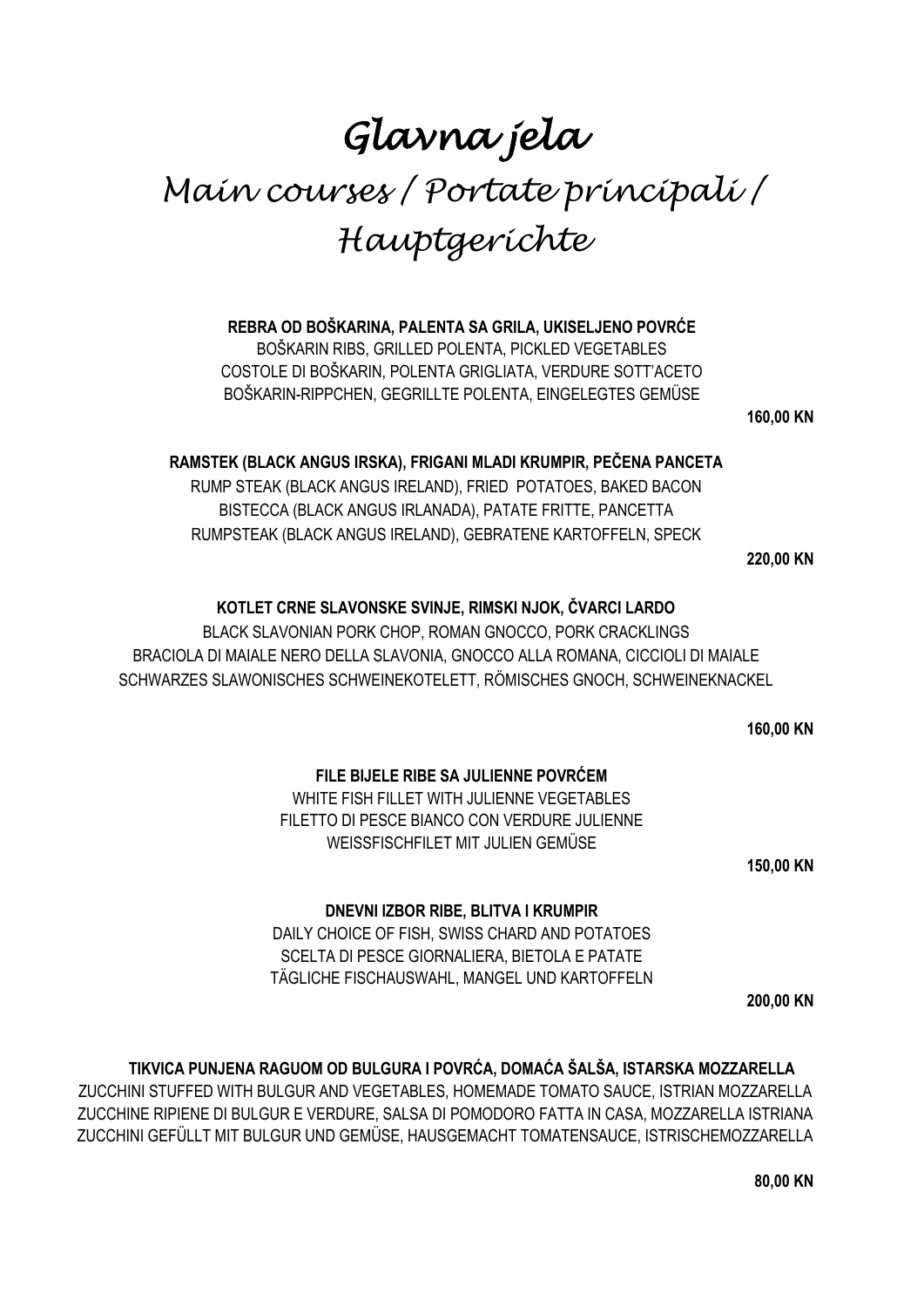### *Deserti*

# *Desserts / Dessert / Dessert*

#### **BROWNIES, SLADOLED OD VANILIJE, MASLINOVO ULJE, CRUMBLE OD LJEŠNJAKA**

BROWNIES, VANILLA ICE CREAM, OLIVE OIL, HAZELNUT CRUMBLE BROWNIES, GELATO ALLA VANIGLIA, OLIO D'OLIVA, CRUMBLE DI NOCCIOLE BROWNIES, VANILLEEIS, OLIVENÖL, HASELNUSS-CRUMBLE

**45,00 KN**

#### **SLADOLED OD CRNOG TARTUFA I MASLINOVOG ULJA S TARTUFIMA**

BLACK TRUFFLE ICE CREAM WITH TRUFFLE OLIVE OIL GELATO AL TARTUFO NERO CON OLIO D'OLIVA AL TARTUFO EIS VON SCHWARZEN TRÜFFELN UND OLIVENÖL MIT TRÜFFELN

**45,00 KN**

#### **MOUSSE OD KOZJE SKUTE, VOĆE U BAZGI, PRKHO TIJESTO**

GOAT'S CURD MOUSSE, FRUIT IN ELDERFLOWER JUICE,PIE PASTRY MOUSSE DI RICOTTA DI CAPRA, FRUTTA AL SUCCO DI SAMBUCO,PASTA FROLLA ZIEGENQUARKMOUSSE, FRÜCHTE IN HOLUNDERBLUMENSAFT, MÜRBTEIG

**45,00 KN**

#### **HLADNA JUHA OD KOKOSA I ANANASA, PEČENI ANANAS, SLADOLED OD KOKOSA, SLANI KARAMEL**

COLD COCONUT AND PINEAPPLE SOUP, ROASTED PINEAPPLE, COCONUT ICE CREAM, SALTED CARAMEL ZUPPA FREDDA DI COCCO E ANANAS, ANANAS GRIGLIATO, GELATO AL COCCO, CARAMELLO SALATO KALTE KOKOS-ANANAS-SUPPE, GEBRATENE ANANAS, KOKOS-EIS, GESALZENES KARAMELL